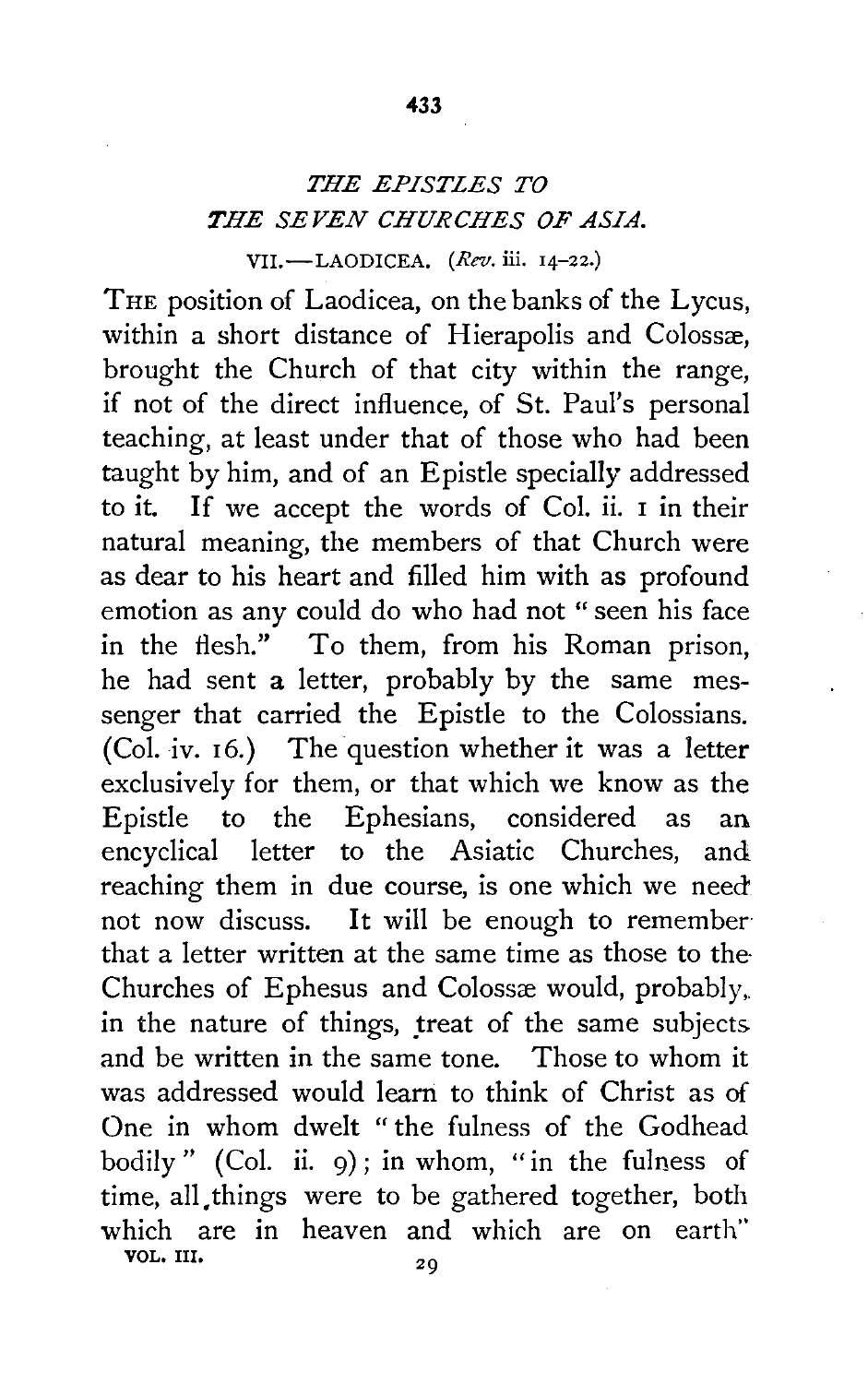(Ephes. i. 10), as the head of all principality and power (Col. ii. 10).

The names by which the Message to the Angel of the Church of Laodicea was ushered in were accordingly such as reminded him of the truths that had been thus proclaimed by the great A postlc of the Gentiles: *"These things saith the Amen, the faithful and true witness, the beginning of the creation of God."* It need hardly be said that this is the solitary passage in which the word, so familiar as a formula of emphasis even in the Greek version of our Lord's teaching, so familiar also in the worship of both Jews and Christians, appears as a personal name claimed by the Lord Jesus as his own. It is obvious that as it came to the inner ear of the Disciple it must have thrown back his mind, full as it was to overflowing of the words of the prophets in their old Hebrew speech, upon the passage in which Isaiah had spoken of the new name of Jehovah as the God of Truth *(Elohim, Amen:* Isa. lxv. 16). But with this there may also have come the recollection of the very syllables in which his beloved Lord had declared Himself to be the Truth, lingering in his memory as that of "Ephphatha" and "Talitha cumi" did in the memory of those from whose reports St. Mark compiled his Gospel, and leading him to see new meanings in the old familiar words. To him it had now come to be equivalent (as in the LXX. Version of the passage in Isaiah) to the name which he elsewhere uses in Gospel and Epistle as the True ( $\delta d\lambda \eta \theta w \delta s$ ), as standing, not only in conjunction with words such as the True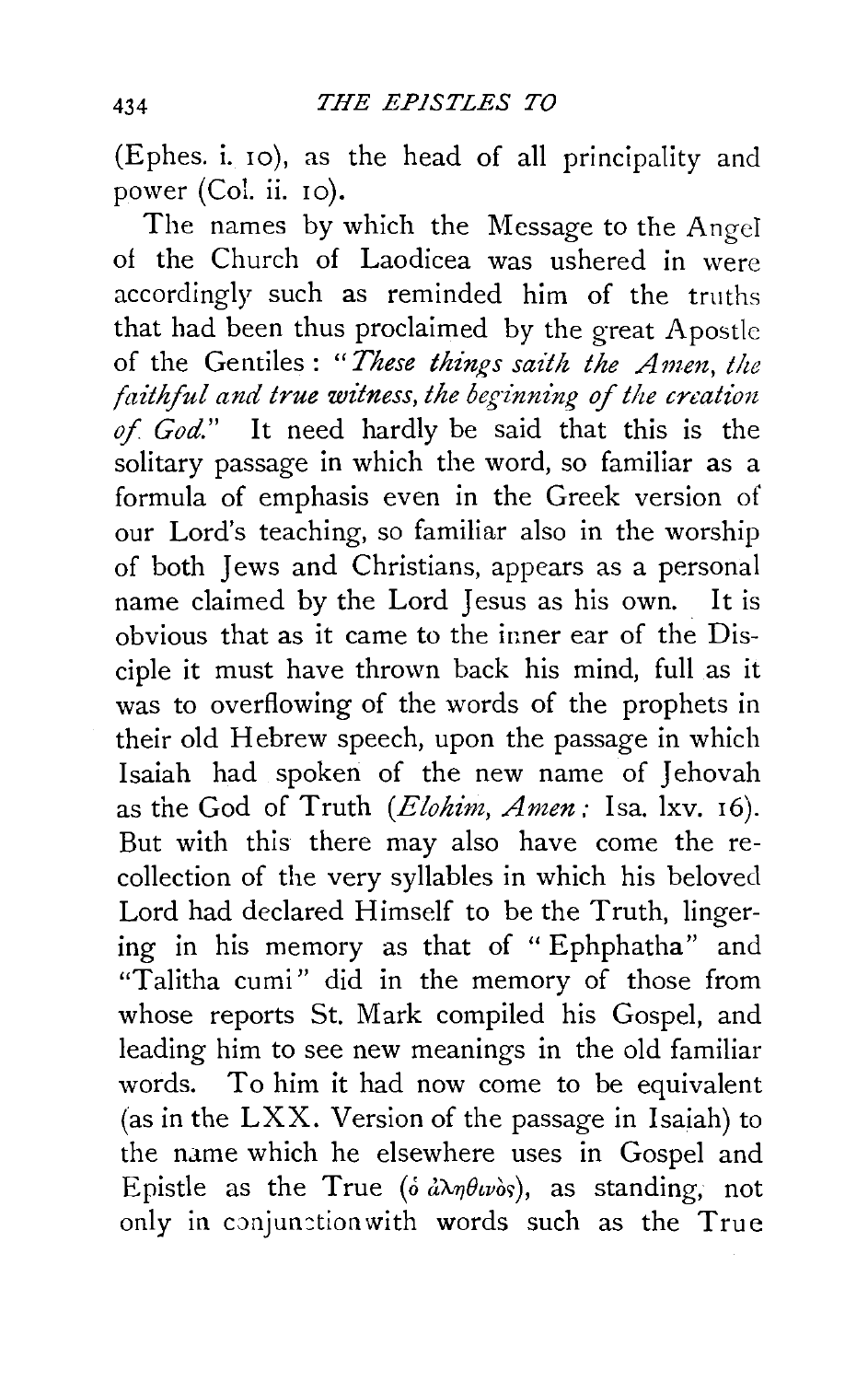Light, the True Bread, or, as here, the True Witness, but absolutely as in 1 John v. 20. It is not without interest to remember that the language of the Pauline Epistles had already presented an approximation to a like use, and that in Christ the promises of God were Yea, and in Him Amen (2 Cor. i. 20).

To some, at least, however, among his readers that new name was likely to be an obscure and hard saying, and for them, therefore, after his manner elsewhere,<sup>1</sup> he adds the Greek equivalent of the Hebrew name : *"the faithful and true witness,"* and thus they were led to the first proclamation of that Name, with all that it involved, in the opening words of the Apocalypse (Chap. i. 5). Both the words are thus brought together, we may believe, because the Message that was to follow was one of sharp reproof and condemnation. Men were to remember that Truth had its severer as well as its more gracious aspect, and that He who was the " faithful and true witness " of the everlasting love of the Father would cease to be faithful unless He also testified against the sins of men, against the lukewarmness and indifference which were shutting out that love. And to this there is added the higher and more mysterious title, *"the beginning of the Creation* of *God."* Here we find another striking instance of that to which I have endeavoured throughout these papers to give its due prominence,—the identity, in its great broad outlines,

<sup>&</sup>lt;sup>1</sup> As in the case of Siloam (John ix. 7); Gabbatha (xix.  $13$ ); Golgotha (xix 17) ; the Devil and Satan (Rev. xx. 2).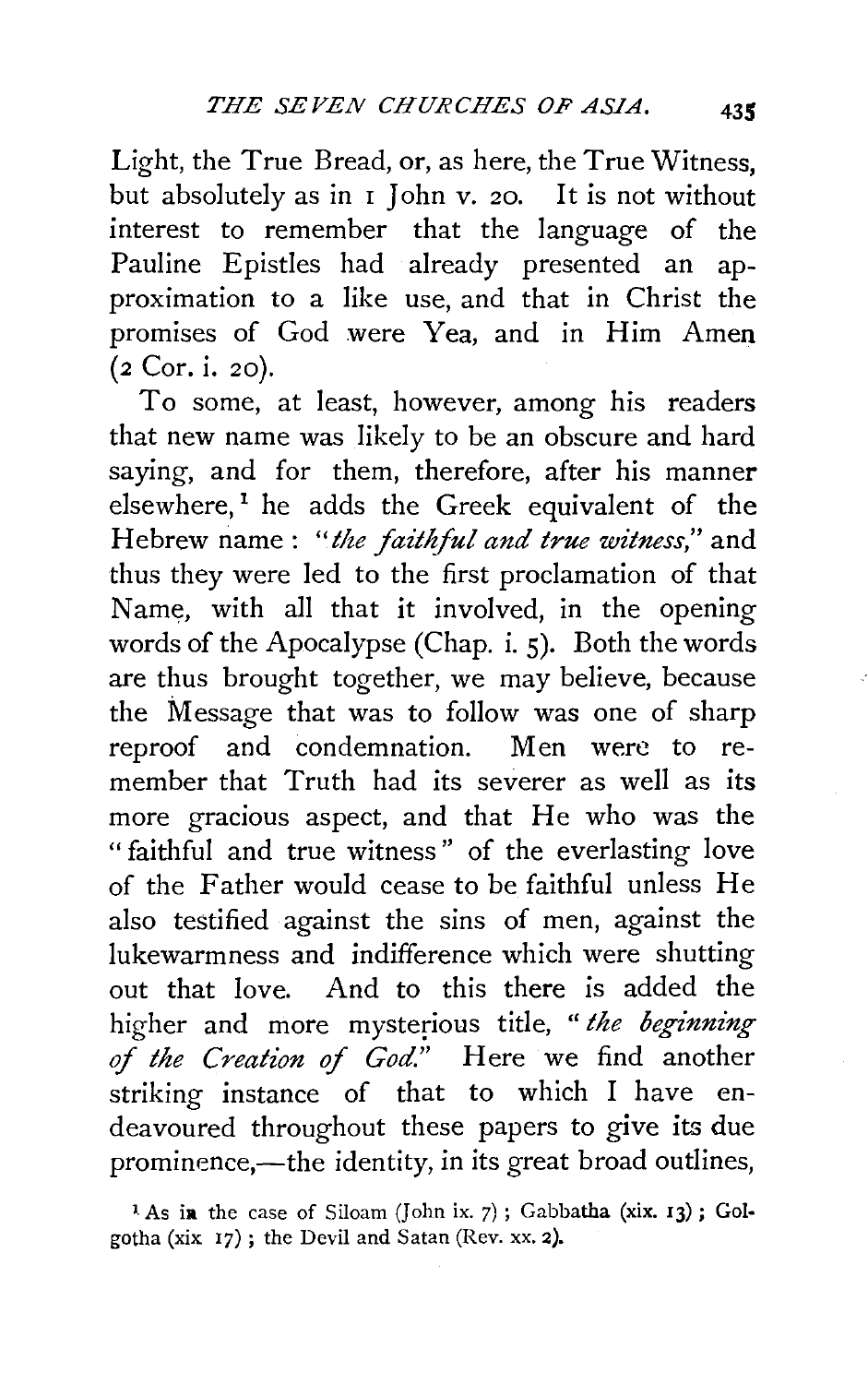of the teaching of St. John and of St. Paul. For not only does the name express the self-same truth as the " firstborn of every creature" in Col. i.  $18$ , but the very name, the Beginning  $(\eta \overline{a\rho\chi\eta})$ , appears as thus applied in Col. i. 18 in connection with " the first-born from the dead;" and we can hardly doubt, from its use here, that it had passed into the liturgical and devotional phraseology of the Asiatic Churches of the valley of the Lycus. The stress laid in the Epistle to the Colossians on the inferiority of those to whom the self-same name of  $\partial \rho x^{\alpha}$  was given in the other sense, of all "principalities and powers" (Col. i.  $16$ , ii.  $15$ ), to the One who was the true Beginning, or, if we might venture on an unfamiliar use of a familiar word, the true *Principality* of God's creation, may account for the prominence which the name had gained, and, therefore, for its use here in a Message addressed to a Church exposed, like that of Colossæ, to the risks of angelolatry, of the substitution of lower principalities and created mediators for Him who was the Head over all things to his Church.

In the absence of other information we can only gather the state, outward or inward, of the Church of Laodicea from the words that follow. It is probable from what we know of the city in which the Church was found, that it was exposed, more than most other Churches, to the temptations that come from wealth. The trade of the town, mainly that of dyeing, which it shared with Thyatira and with Sardis, was prosperous ; and almost alone of the Asiatic cities it was able, without any subvention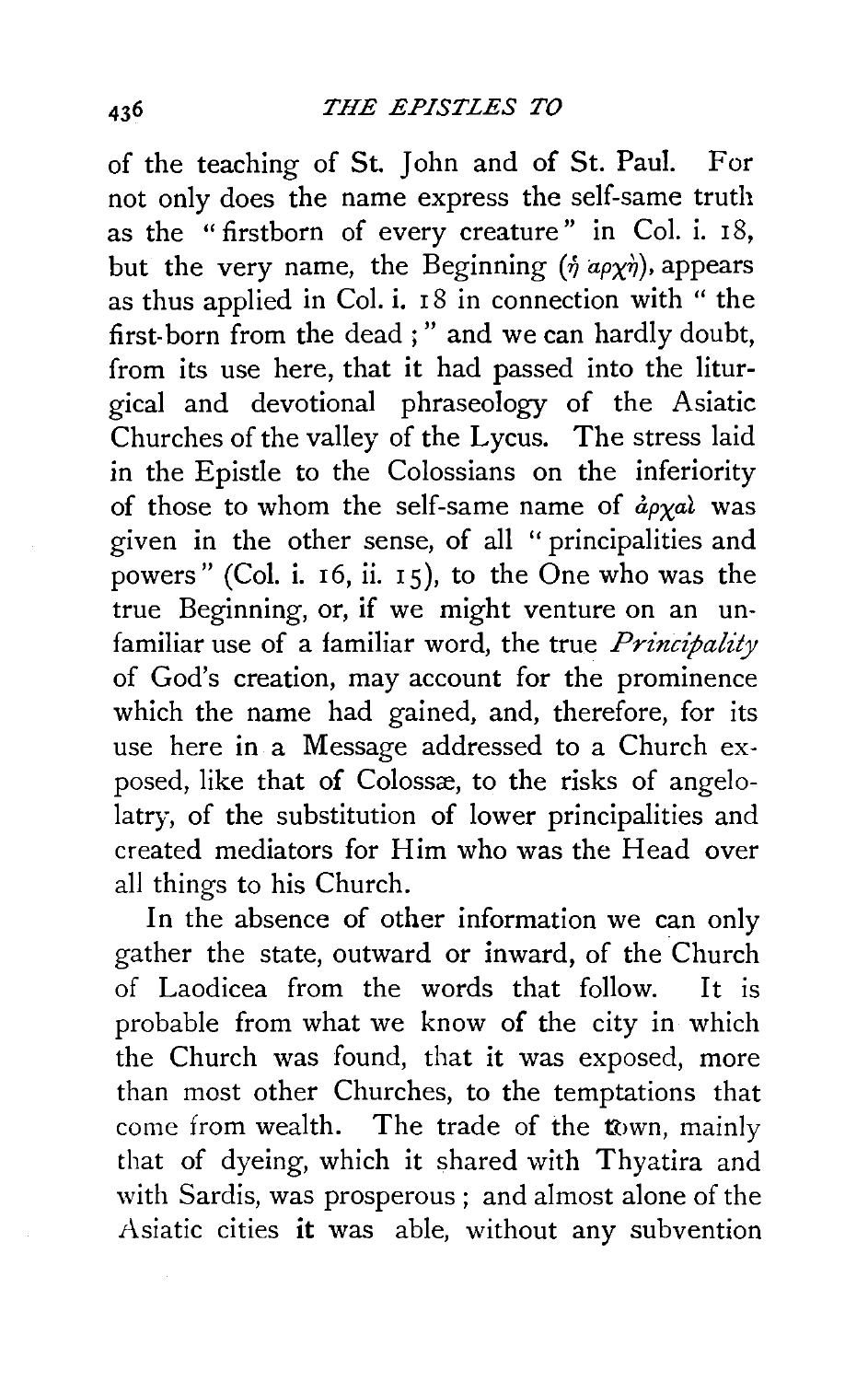from the Imperial Treasury, to recover from the effects of an earthquake which, in A.D. 6o (according to the view I have taken, but a few years before the date of the Message sent to it), had laid many of its buildings low. We can well believe that not a few of the converts to the faith of Christ belonged to the wealthier class, even as we find at Ephesus that there were those who were "rich in this world"  $(I$  Tim. vi.  $I$ 7). And the temptation which then, as ever, riches brought with them was to take things easily, to enjoy life and the pleasures which wealth can buy ; to act practically on the rule, " *Surtout, point de zele,"* when that zeal brought with it the necessity for self-denial or exertion. The love that had once been warm or glowing was waxing cold, though it had not as yet passed into open apostacy and antagonism. The Angel, or representative leader of the Church, had shared in this general declension, and to him, therefore, the rebuke is primarily addressed : *"I know thy works,*  that thou art neither cold nor hot." The meaning of the latter word (the Greek of which occurs here only in the New Testament) lies, of course, on the surface. It denotes the temper of *fervent* love, a love that warms and animates the whole life, the temper, we must remember, specially characteristic of the Apostle who records the Message. In him there had been, at first, the fiery zeal that marked him out as one of the Sons of Thunder, and made him seek to call down fire from heaven to consume the village of the Samaritans ; and this, though it had been purified, had not lost its old intensity, and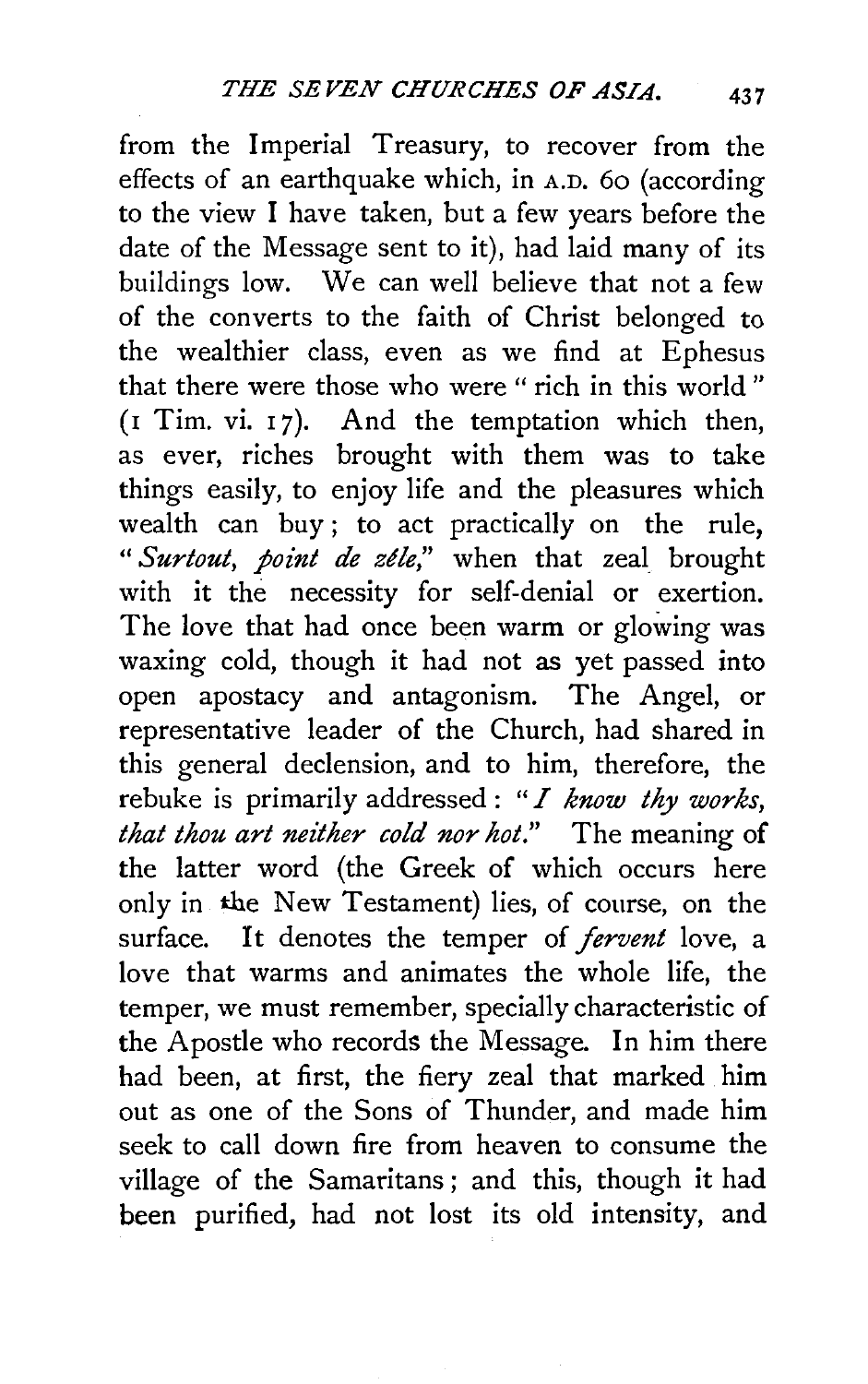equally in the actual language of the Epistles  $(z$  John 10 11;  $3$  John 9, 10), and in the tradition of his fleeing from the presence of Cerinthus, we trace the ardent spirit that alike loves strongly and strongly hates. The precise spiritual state described as " cold," is, we may well believe, the exact opposite of this. It is not an equal fervour on the side of falsehood and of evil, not an open hostility to the truth, the fanaticism of the heathen and the heretic. The temper of St. Paul was not "cold" when he led the persecution against Stephen. It is simply the entire absence of any love to Christ and his cause, of even the least enthusiasm for any person and any cause, an absence which, in the former case, may be the result of simple ignorance, or, as in Matt. xxiv. I 2, of the presence of an abounding iniquity. The condemnation of that state is expressed in terms which startle us by the naked boldness of the imagery employed : *"I would thou wert cold or hot: so, because thou art lukewarm, and neither hot nor cold, I am about to spue thee out of my mouth."* 

That *"tepid"* state of soul (not of cold passing into heat, but of heat passing into cold) was that which had, as its physical effect, in the case *e.g.* of water, to cause nausea, and which, in its moral aspect, was the object of a loathing that was not roused by the state described as "cold." That feeling has, in not a few cases, found its analogues in human utterances. Men prefer an entire stranger to the " candid friend." The profession of a dispassionate attachment to institutions, ecclesiastical or political, is often felt to be but the prelude to desertion or betrayal. The language of the great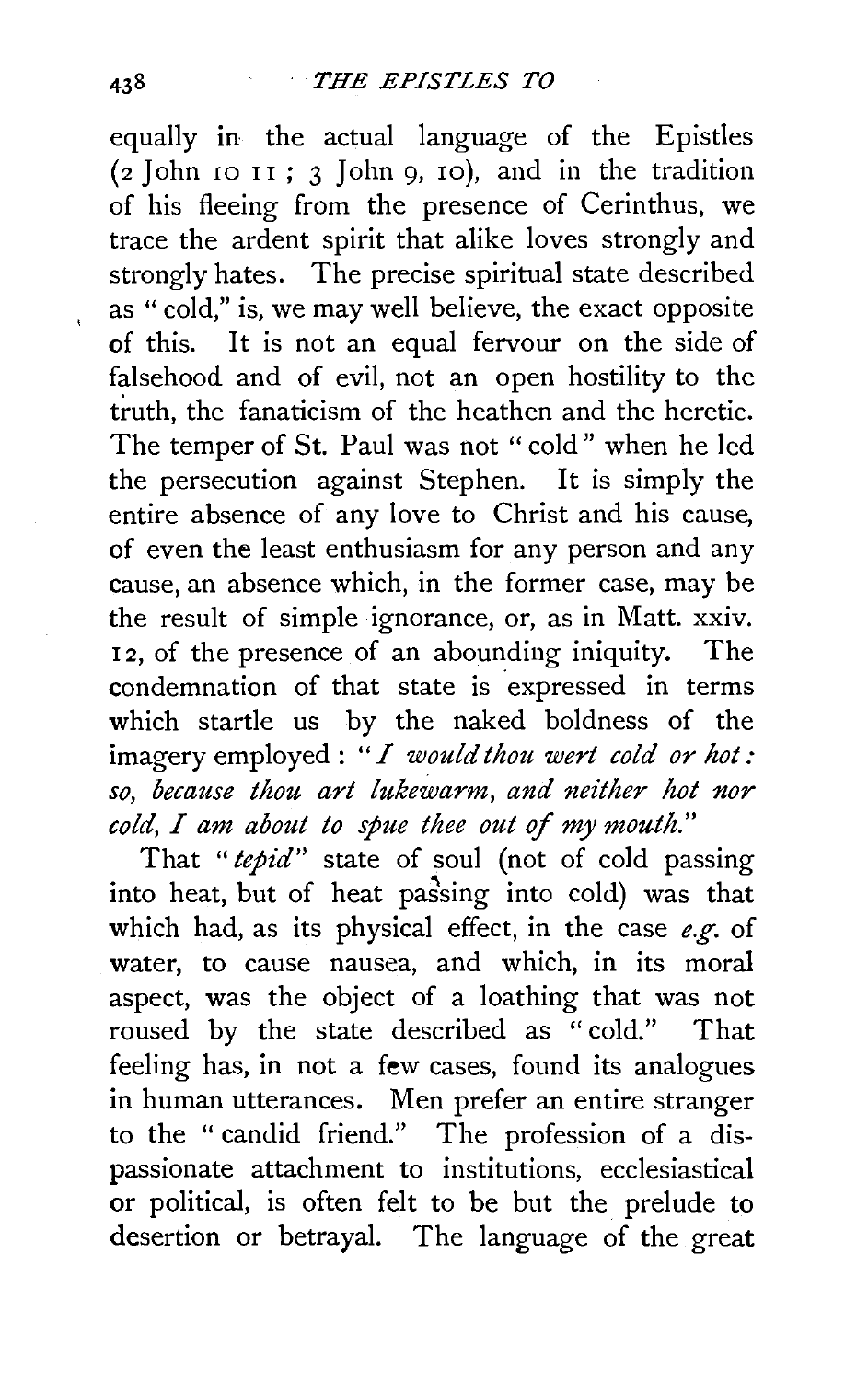poet of mediæval Christendom singles out for sharpest reprobation, those who were,-

## <sup>"</sup>A Dio spiacenti ed a' nemici suoi."<sup>1</sup>

And the reason lies, it is clear, in the tendencies of such a state to self-satisfaction, and, therefore, selfdeceit. The man who has no religious feeling at all may be roused to penitence-conscience may be awakened, and the work of conversion may begin. But the "lukewarm" state is for the most part that which is blind to its own shortcoming. It is unreal, and yet thinks that it is in a true and healthy state. As Mr. Carlyle has somewhere put it, in one of those epigrams that haunt one's memory, "it is the hypocrisy which does not know itself to be hypocritical."

<sup>1</sup> It may be worth while to give the whole passage. I quote from an unpublished translation:-

> " Speech, many-tongued, and words of dire lament, Language of sorrow, accents of despair, Deep voices hoarse, and hands in anguish bent, These made a discord through the dusky air Which ever floats eternally the same, As whirls the sandstorm driven here or there. And I, upon whose brain strange wanderings came, Said, ' Master, what is this that now I hear, And who that race whom torment so doth tame?' Then he to me : 'This wretched doom they bear, The sorrow-smitten souls of those whose life Nor foul reproach nor glorious praise did share, Mingled they are with those who in the strife Of angels were nor rebels found nor true,— Apart withdrawn when wars in Heaven were rife. Heaven, fearing loss of beauty, spurned that crew, Nor were they ordered to the depths of Hell, Lest to the damned some glory should accrue.' At once I understood and saw full clear, These were the souls of all the caitiff host Whom neither God nor yet his foes could bear."

DANTE, "Inferno."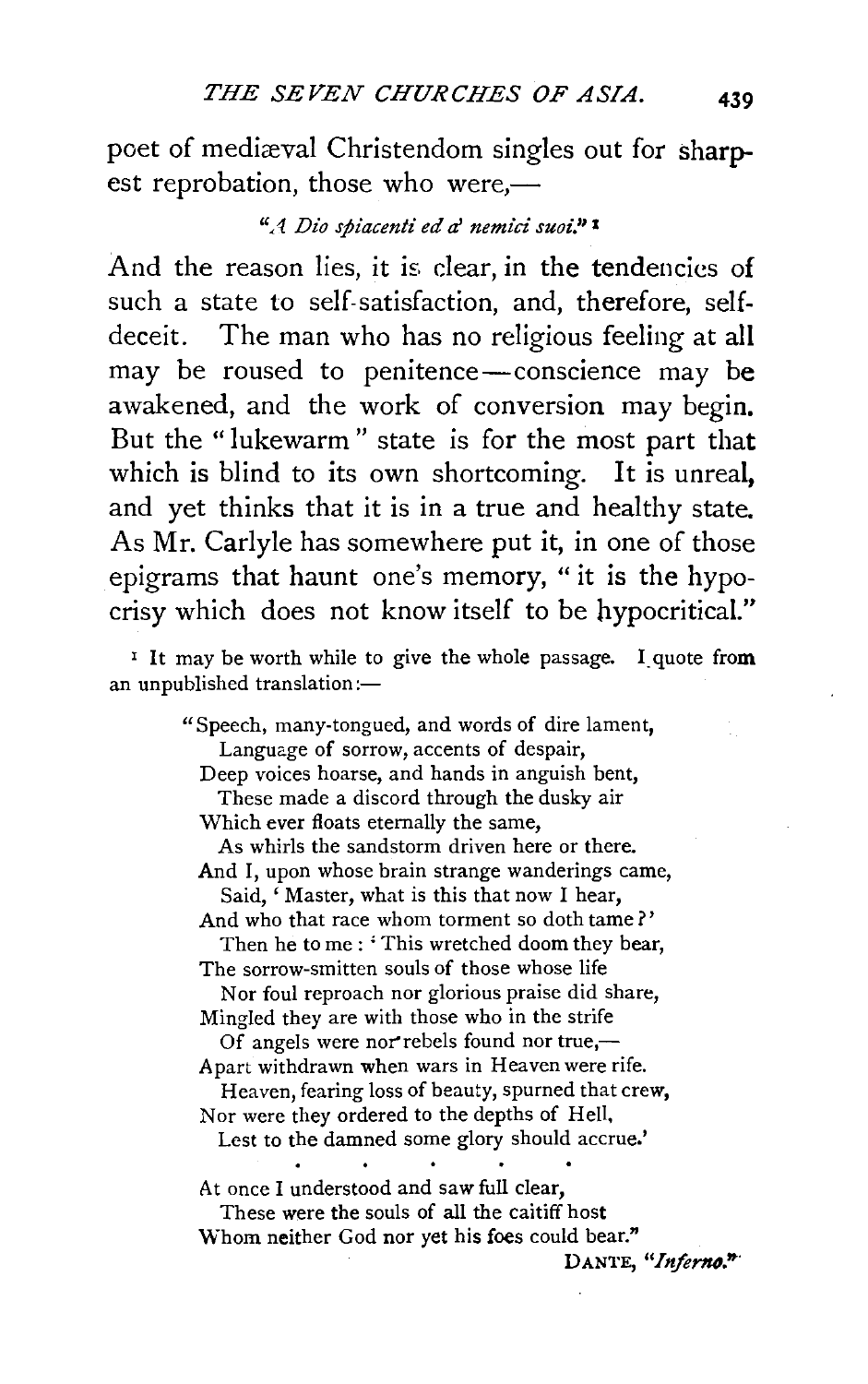And it needs therefore words of sharp warning and rebuke from Him who searcheth the hearts and reins, or from any who, having the mind of Christ, can speak as He would have spoken of this inner baseness. It may be noted, as tending to confirm the assumption that the Gospel of St. John and the Apocalypse were the work of the same writer, that this is the fault which the former, again and again, notes for special condemnation. Those who could not believe are less the object of his censure than those who, believing, feared to confess the Christ " lest they should be put out of the synagogue, for they loved the praise of men more than the praise of God" (John xii. 42, 43). Something of the same feeling is seen in the language of the Epistle to the Hebrews, as to those who "forsake the assembling of themselves together," who need therefore to be " provoked to love and to good works," lest there should remain for them only "a certain fearful looking for of judgment and fiery indignation" (Heb. x. 24, *27).* 

The underlying grounds of the condemnation, the secret working of this tepidity of the soul, is brought before us in the words that follow : *"Because thou sayest, I am rich, and have become wealthy, and I have need of nothing, and knowest not that thou"* (the pronoun is emphatic in the Greek, as is also the article) " *art the wretched and the pitiable one, and IJoor, and blind, and naked."* It is clear that the imagined wealth here is that of spiritual, not temporal riches. In regard to the latter, the boast would probably have been true, and would have called for no such stern contrast. And yet it is not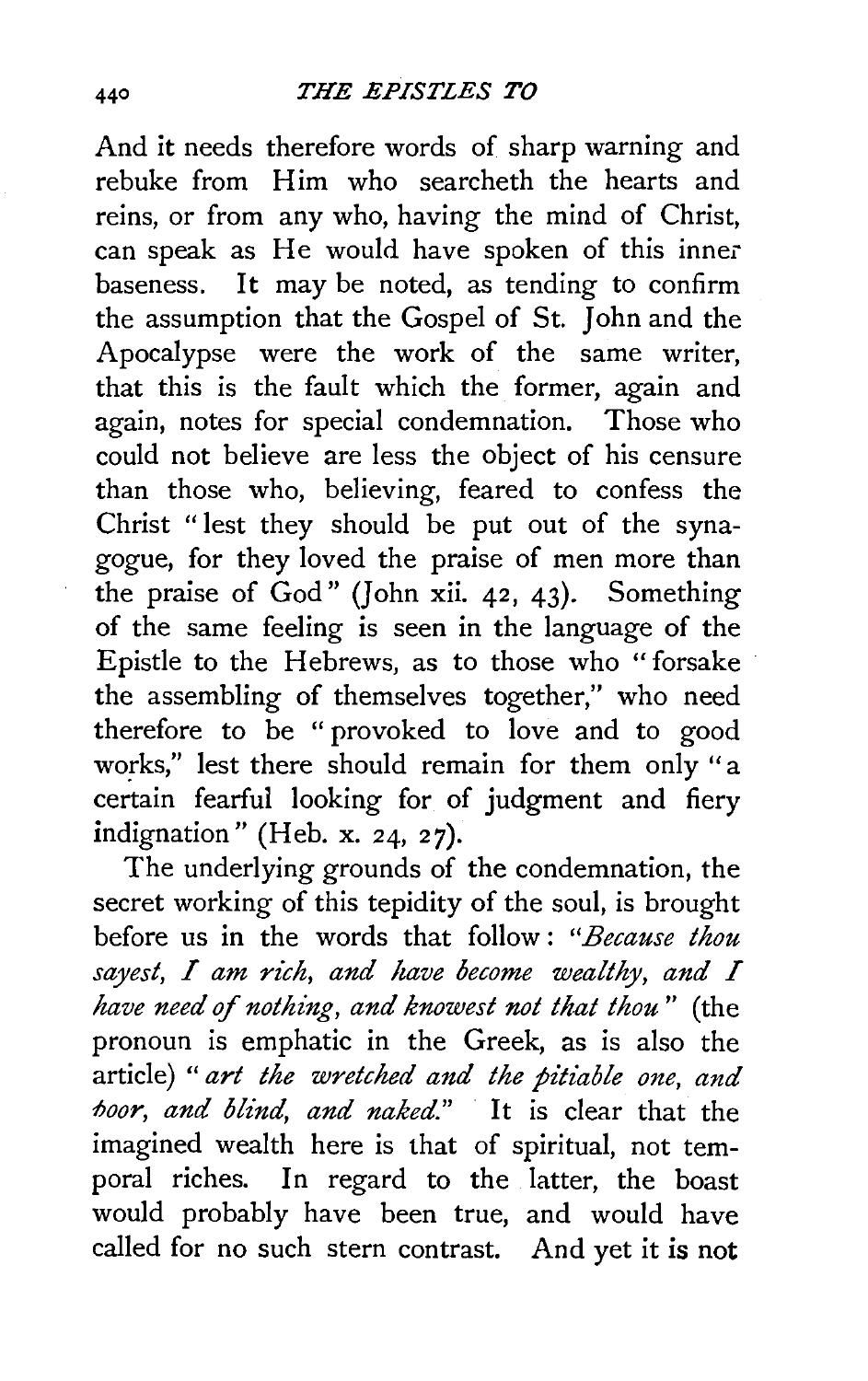the less true that it was the possession of the riches of this world that made the Laodicean Angel and his Church so satisfied that they had the riches of the other. They took the "unrighteous mammon," not only as a substitute for the " true riches," but almost as a proof that they possessed them. Outward ease and comfort took the place of inward peace ; prosperity was thought a sure sign of Divine approval. We cannot read the history of the Church of Christ, or look around us, or retrace our own experience without feeling that it has often been so both with Churches and individual men. Lethargy creeps over them ; love is no longer active, material success, multiplied endowments, the power of giving money as the one embodiment of love to God or man: these have been the precursors of decline and of decay. On the larger scale it has been found hard to rouse to energetic spiritual action a Church that was threatened with no dangers, resting on an arm of flesh, secure in the State's support. On the smaller, it is equally hard to convince a respectable and well-to-do Christian that he can be wanting in the true wealth of love when he is ready, on occasion, to draw a cheque for a charitable institution.

The state described was bad, but it was not hopeless. The Great Healer has a word of advice even here, and the advice, though not without a touch of irony, would not have been given in the mere scorn of indignation: *"I counsel thee to buy of me gold tried*  in the fire, that thou mayest be rich; and white gar*ments, that thou mayest be clothed, and that the shame*  of *thy nakedness be not made manifest; and anoint*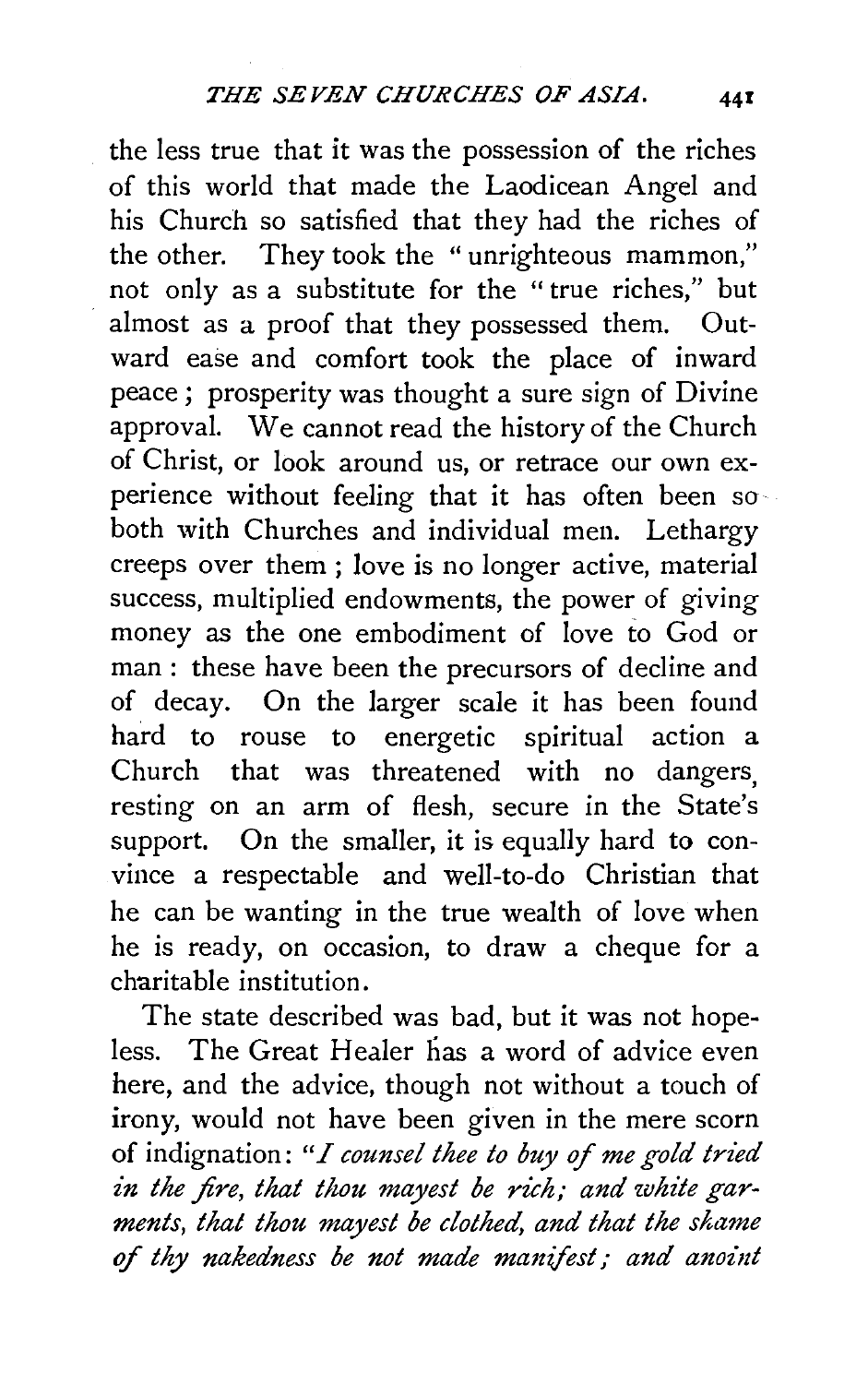*thine eyes with eye salve, that thou mayest see.*" The tone of irony, of which I have just spoken, will be felt. I think, in that advice to "buy," given to one who has just been pronounced a beggar where he fancied himself rich. Where can he find the price for these inestimable treasures? The answer to that question is to be found in the words of Isaiah, which this counsel at once calls to our remembrance, "Ho, every one that thirsteth, come ye to the waters, and he that hath no money; come ye, buy, and eat; yea, come, buy wine and milk without money and without price" (Isa. lv. 1). And yet the irony contains in both instances the truest and most gracious tenderness. The wine and the milk, the gold and the white garments, are beyond all price, as measured by earthly standards, and therefore they are *given* freely. And yet, on the other hand, they have, in some sense, their price. The man forsakes his earthly treasure that he may have treasure in heaven. St. Paul counts the things that had been as his "gain," his fancied spiritual riches, as " loss " for the excellency of the knowledge of Christ Jesus his Lord (Phil. iii. 7, 8). Lastly, besides this renunciation of unreal wealth in both its aspects, there is a price which even the beggar can pay, when he has found that it will be accepted by the Lord who is so ready to sell. He can give *himself*-can yield his body, soul, and spirit, to be dealt with as his Lord shall see fit, if only he may receive the priceless treasure which he needs. To accept that discipline is the counsel now given, and it is implied that it will not be without a sharp severity. The "gold" which Christ will thus "sell" to him who seeks it, the treasure of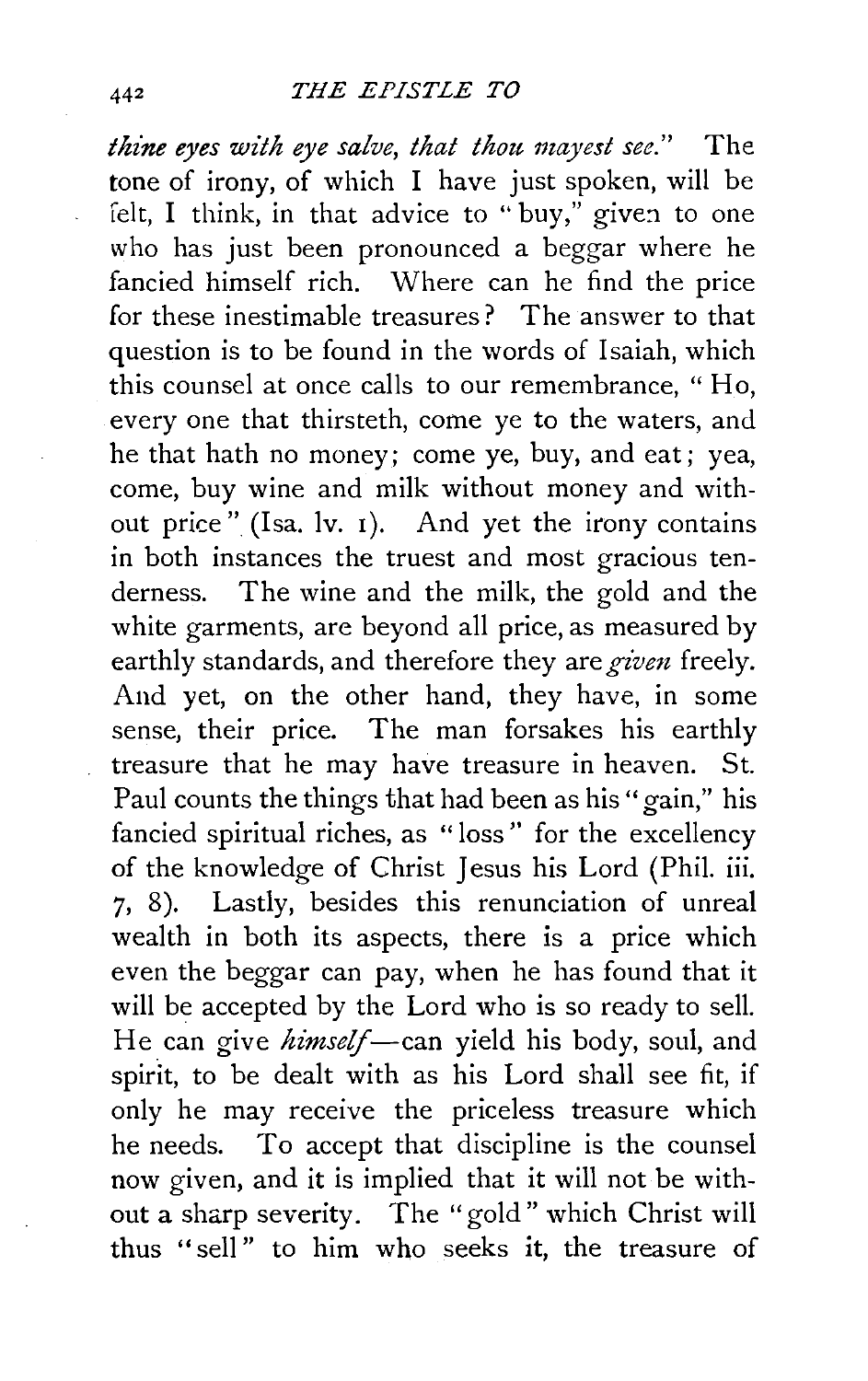holiness and peace and joy, is that which has been "*tried in the fire;*" and this, as in all like cases, implies chastisement and suffering. The "white garments" that hide the shame of nakedness, the true holiness of life which alone prevents the exposure of that "inner vileness" of which· even the saints of God are ever painfully conscious, are those which have been made white in that blood of Christ which symbolizes suffering. The eye-salve, which gives clearness of vision, does so (one may refer, if such a reference be needed, to the history of Tobit's recovery from his blindness, Tob. x.  $8-12$ ) not without the pricking smart that clears away the blinding or beclouding humours.

Of the three forms of discipline thus indicated, the first scarcely needs any discussion here. 'The second has been dealt with in speaking of the Message to the Church of Sardis. The third is new, and stands almost, if not altogether, alone in the imagery of Scripture, and calls therefore for a few brief notes. I know not whether the suggestion which I am about to make has been made by any other interpreter, but most readers will, I think, answer in the affirmative if asked whether they remember anything in St. John's Gospel of which these words remind them. They w'ill recollect how, in one instance at least, our Lord gave sight to the blind, not by word or touch only, but by the use of an eye-salve, or *collyrium*, how "he spat on the ground, and made clay of the spittle, and *anointed* the eyes of the blind man with the clay" (John ix. 6), and they will not think it strange to assume that these words must have recalled to the mind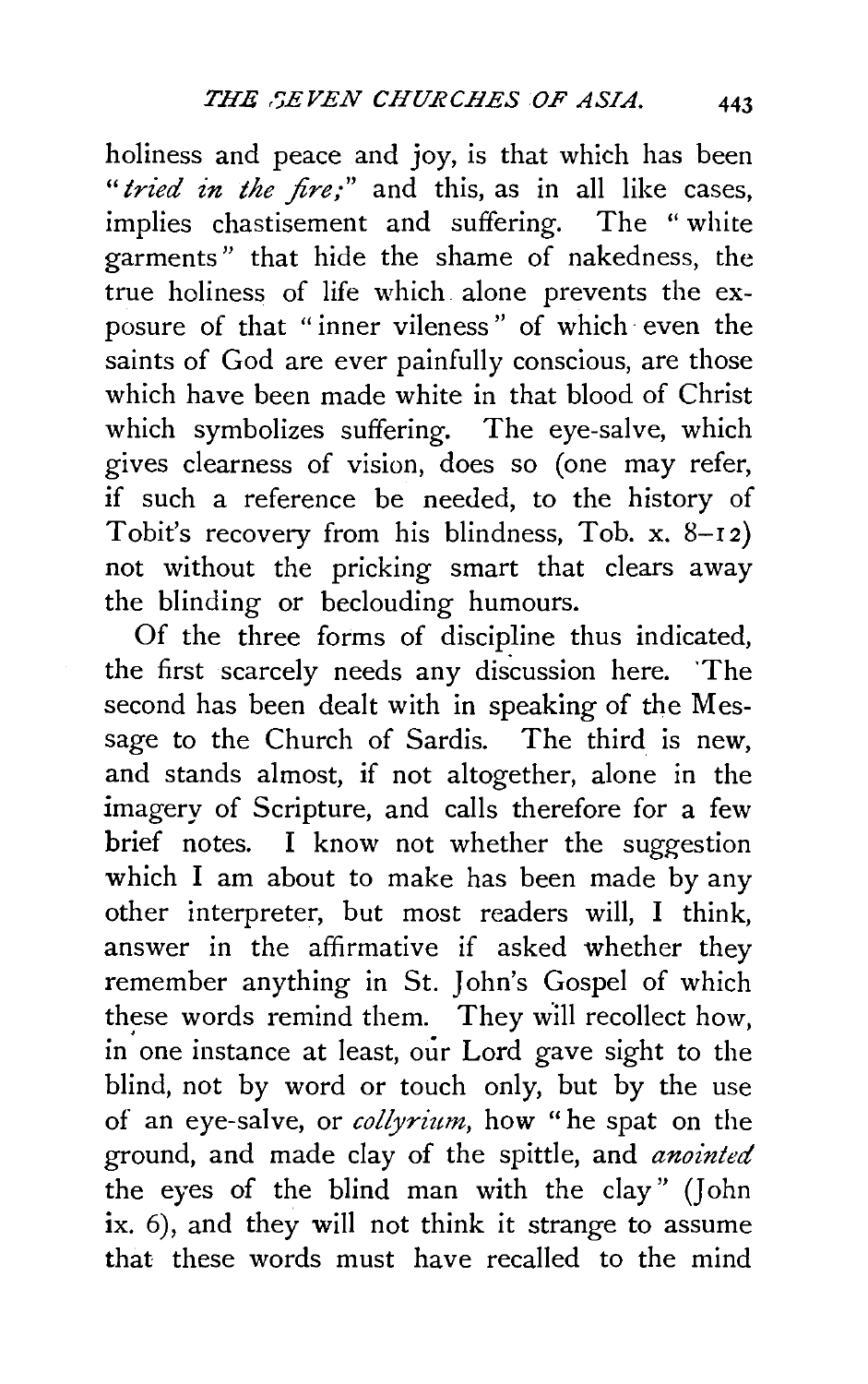of the Seer what he had thus himself witnessed in one, if not in many instances (Mark viii. 23). The very state of the Laodicean Church had indeed been described in words recorded in connection with that very narrative: "If ye were blind, ye should have no sin: but now ye say, We see; therefore your sin remaineth" (John ix.  $41$ ). As in those cases, sight came through that which derived its power to heal from the lips of Christ, so here that which would remove the spiritual blindness was the power of that Divine Word which would make the man's inward eye see himself as God sees him, and with the smart of that knowledge draw forth tears of penitence which, as they flowed, would cleanse.

The end of the Message stands out in striking contrast with the beginning. No other opens with such sharp unsparing severity; no other closes with such yearning tenderness and a promise so exceeding glorious. Something there was, we know, in the character of the beloved Disciple, as seen in his Epistles and the traditions connected with his name, which corresponded to that combination of qualities that seemed at first hardly compatible. But that something was but the reflection of the union of the two in the Lord and Master, into whose likeness he had grown. Where the highest love is, there must also be severity, and the severity is a proof of love, yearning, pitying, and seeking to restore. And so, after piercing as with the sharp two-edged sword to the dividing asunder of soul and spirit, of the joints and marrow, He, the Lord of the Churches, in the gracious words that follow, pours in the oil and the wine that are to cleanse and heal: "As many as  $I$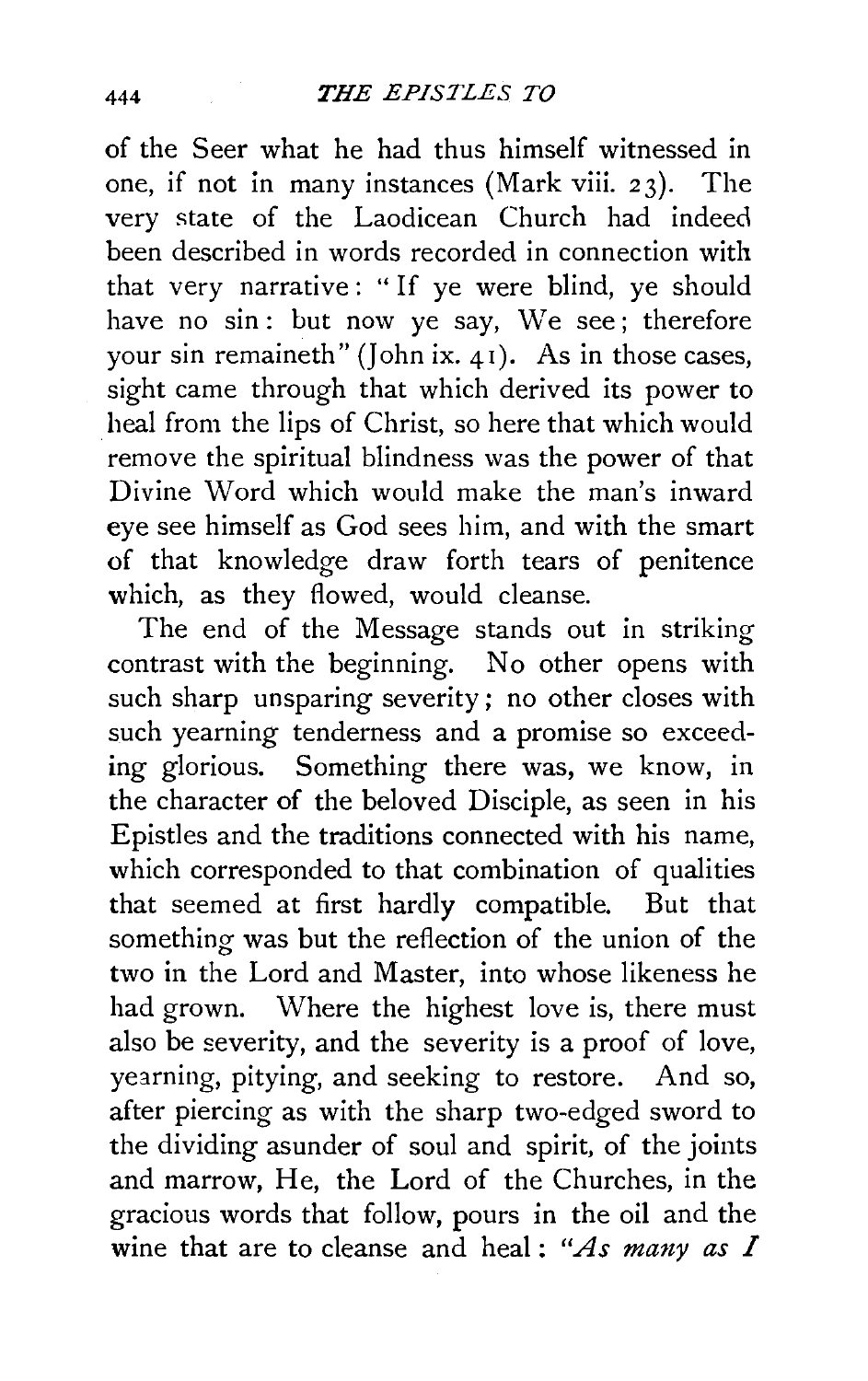*love I rebuke" (i.e., rebuke so as to convict),<sup>1</sup> "and chasten. Be zealous, therefore, and repent."* There is in the Original a force which it is not easy to reproduce in a translation. The *'I'* stands first, and has the special emphasis which always attaches to the presence of the Greek pronoun. It is as though he suggested a contrast between himself and others. " Human friends may seek simply to please and soothe, to speak smooth things and prophesy deceits; but not so with Me. I give a far other proof of love, and so deal with those who are dear to Me as to make them conscious of the evil that mars their peace and keeps them from their true blessedness ; and when that consciousness has been roused, I bring them under the loving, though it may be sharp, discipline of chastisement." The command, " Be zealous, therefore, and repent," may seem at first to invert the natural order of the soul's recovery. Must not " repentance," the turning from evil, precede the righteous zeal which is to animate the true life? In some cases, perhaps in most, that is, doubtless, the natural order. But the inward life of the soul, in all its subtle workings, cannot always be brought under these sharply-defined formulæ; and here we can, I think, recognize a special adaptation to the exigences of the case with which the great Healer was dealing. The root-evil of the Laodicean Church and its representative was their lukewarm indifference, the absence of any zeal, of any earnestness. And the first step, therefore, to higher things was to pass into a state in which those elements of

<sup>&#</sup>x27;The word is the same as that which describes the office of the Comforter (John xvi. 8).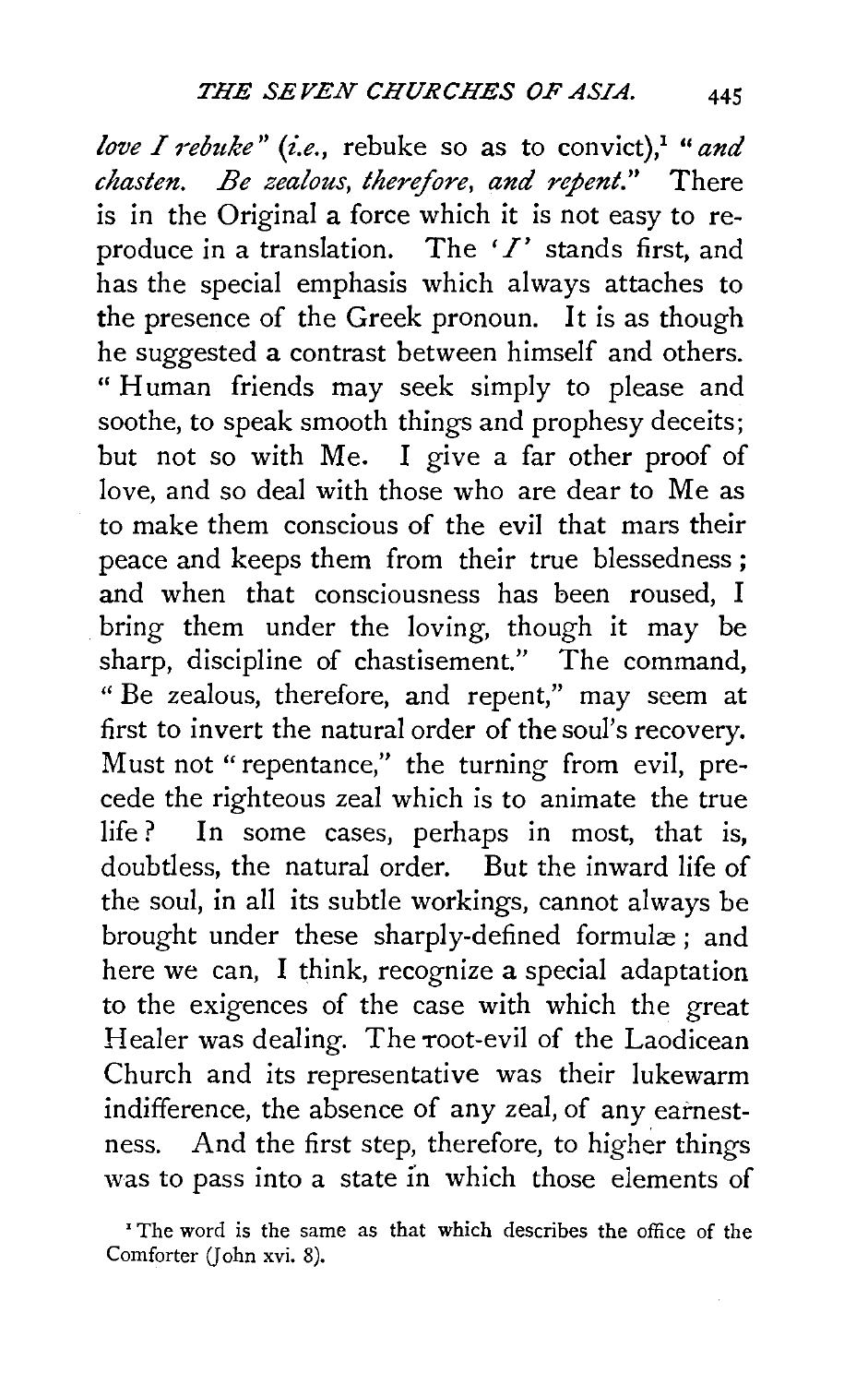life should no longer be conspicuous by their absence. "Be zealous;" let that be (so the tense of the Greek verb indicates) the "true and abiding state;" and then (the tense changing to that which indicates a thing done once for all), let the first act of that new state be to throw itself with all its force on the side of God, to repent of the evil of the past, and to enter on a new course of action for the future."

And then we come to that which Christian art and poetry have alike made familiar to us,—the promise that speaks of the love which rebukes and chastens, the love of the Divine Friend in all its infinite tenderness : *"Behold, I stand at the door and knock : if any man hear my voice and open the door,* <sup>I</sup>*wzll come in to him and wilt sup with him, and he with me.* "

The words of the promise that thus come as the sequel to the rebuke are referred by most Commentators to the imagery of the Song of Solomon, and are claimed accordingly as sanctioning the mystical interpretation of that Book. There the bride tells her tale of expectancy and joy, "I sleep, but my heart waketh ; it is the voice of my beloved that knocketh, saying, Open to me, my sister, my love, my dove, my undefiled" (Song Sol. v. 2) ; and the frequent recurrence of that image in the visions of the Apocalypse,—the " marriage supper of the Lamb ;" the "New Jerusalem coming down as a bride adorned for her husband " (Rev. xxi. *2* ), the "bride, the Lamb's wife" (xxi. 9),-seems at first to give a high degree of plausibility to the view that it is to be found here.  $\bar{I}$  am constrained, however, by what seems to me a true method of interpretation,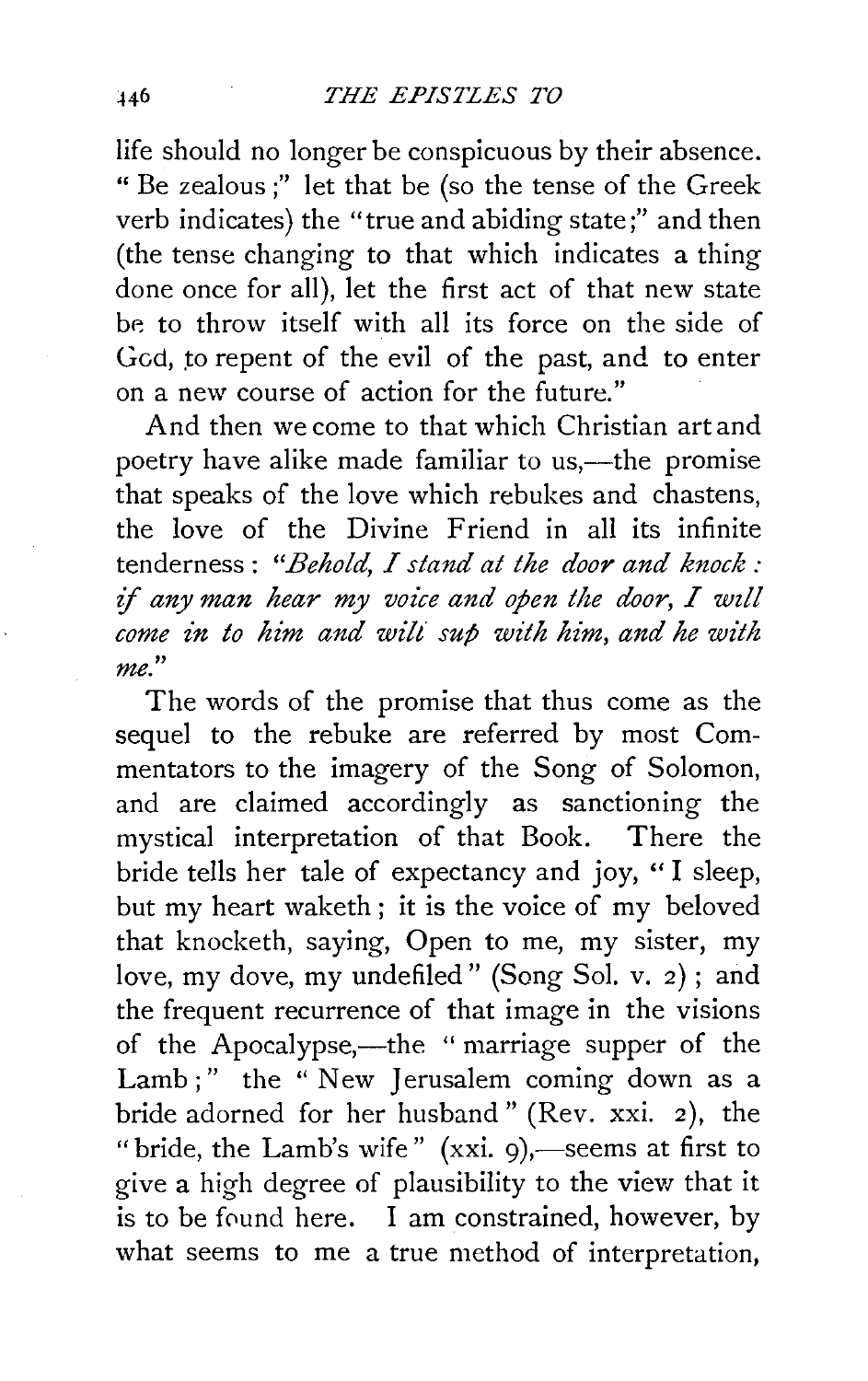to reject that view and to seek for another meaning. It cannot be too strongly impressed on our minds that wherever that image of the Bride and the Bridegroom occurs, either in the Old or the New Testament, it shadows forth the relation of Jehovah to his people as a collective unity, of Christ to his Church. The wider the induction the more convincing will be the proof that, however largely the other idea may have prevailed in the writings of Christian or other Mystics, this, and not the relation of the individual soul to its Maker or Redeemer, is throughout Scripture the truth shadowed forth in all bridal and nuptial parables. But here the promise is distinctly personal, and describes, under whatever figure, what belongs to that living individual experience of a joy with which a stranger doth not intermeddle. There is no picture here of the bride tarrying for her spouse. That which is brought so vividly before us is the arrival of a guest at night, of a guest who comes to cheer and guide and comfort. And if so, is it altogether an idle dream to imagine that St. John may have had other sources of imagery open to him than those which he found in books, however sacred ; that the memory of his own early years may have been brought back to him by the words that he now heard, as supplying the fullest expression of his Lord's communion with the loving and trusting soul ? Remember how his discipleship had begun by his tarrying where the Divine Friend was for the time dwelling, invited by the words, " Come and see," ·and there listening during the long hours, till day passed on into evening, and evening into night *(]* ohn i. 39). Remember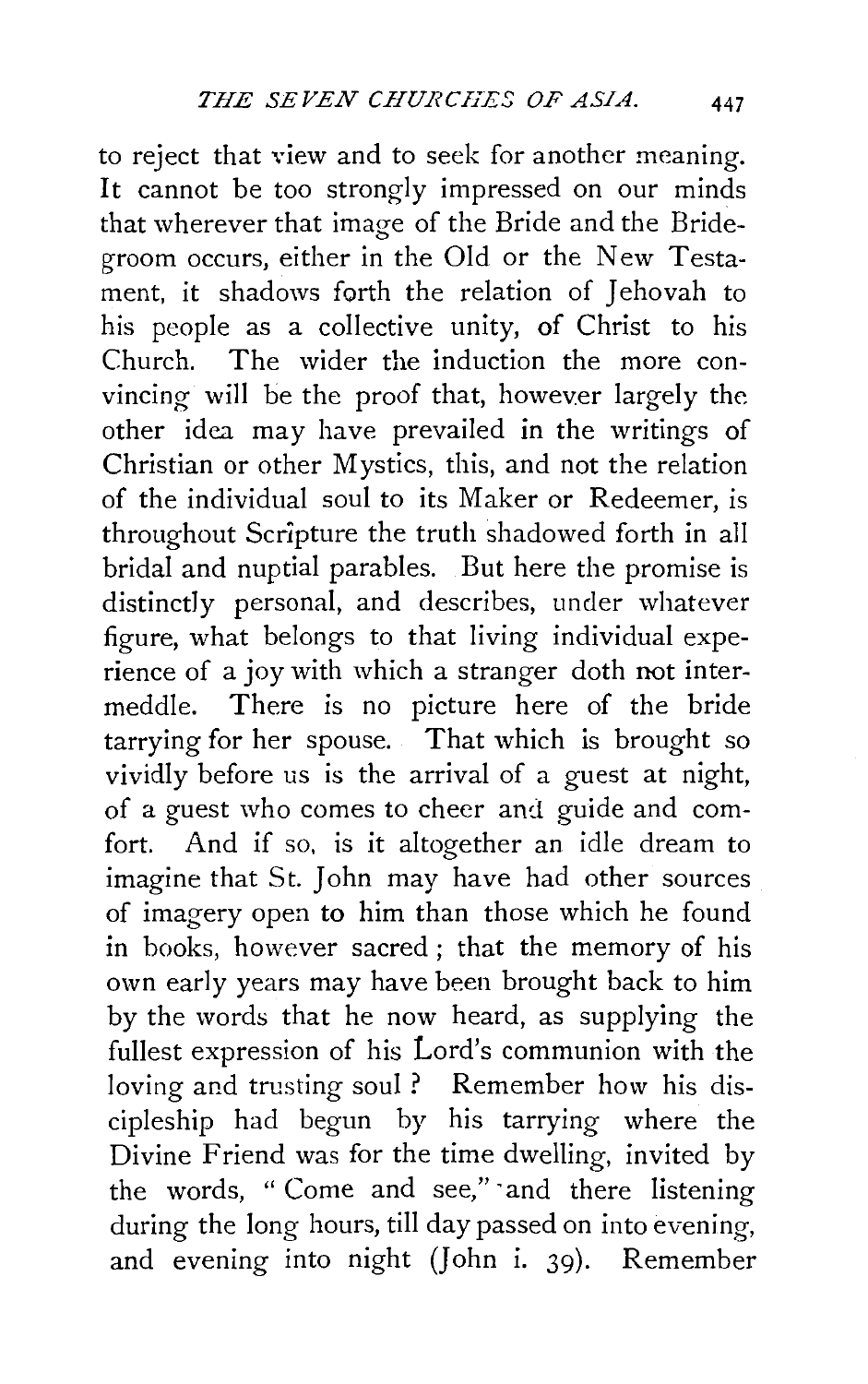how, in all likelihood, he was sharing in the same high blessedness in the lodging at Jerusalem, when Nicodemus came to Jesus by night, and so was able to record that marvellous teaching as to the new birth which he alone reports, and reports with such a vivid fulness as to make it hardly possible to doubt that he himself had heard it (John iii.  $2-13$ ). Think of the three years of companionship growing into ever closer and closer friendship, so that he became known to all men as "the disciple whom Jesus loved," of the long-continued intimacy implied in the words which led that disciple to take to his own house the sorrowing mother of his Lord, and then ask whether such a scene as that which this verse brings before us may not often have presented itself in his own actual experience? Think of the day's work over, the sick healed and the poor taught, and then the Master, after his manner, leaves the shouts of the crowd and the stir of the town, and withdraws into some solitary place to hold communion with his Father; and the scholar remains in his lonely chamber in the cottage at Bethsaida, or the lodging at Capernaum, watching, not sleeping, waiting for the return of Him in whose presence he found life, postponing till then the simple meal with which the day habitually closed. And then, as he watches, there is the distant sound of footfall, and then He, the expected Friend, stands at the door and knocks, and then the voice, so familiar in its gentle sweetness, though capable also of the tones of stern rebuke, tells him who it is, and then he rises, and the door is opened, and the Friend enters -the Son of Man, who had not where to lay his head,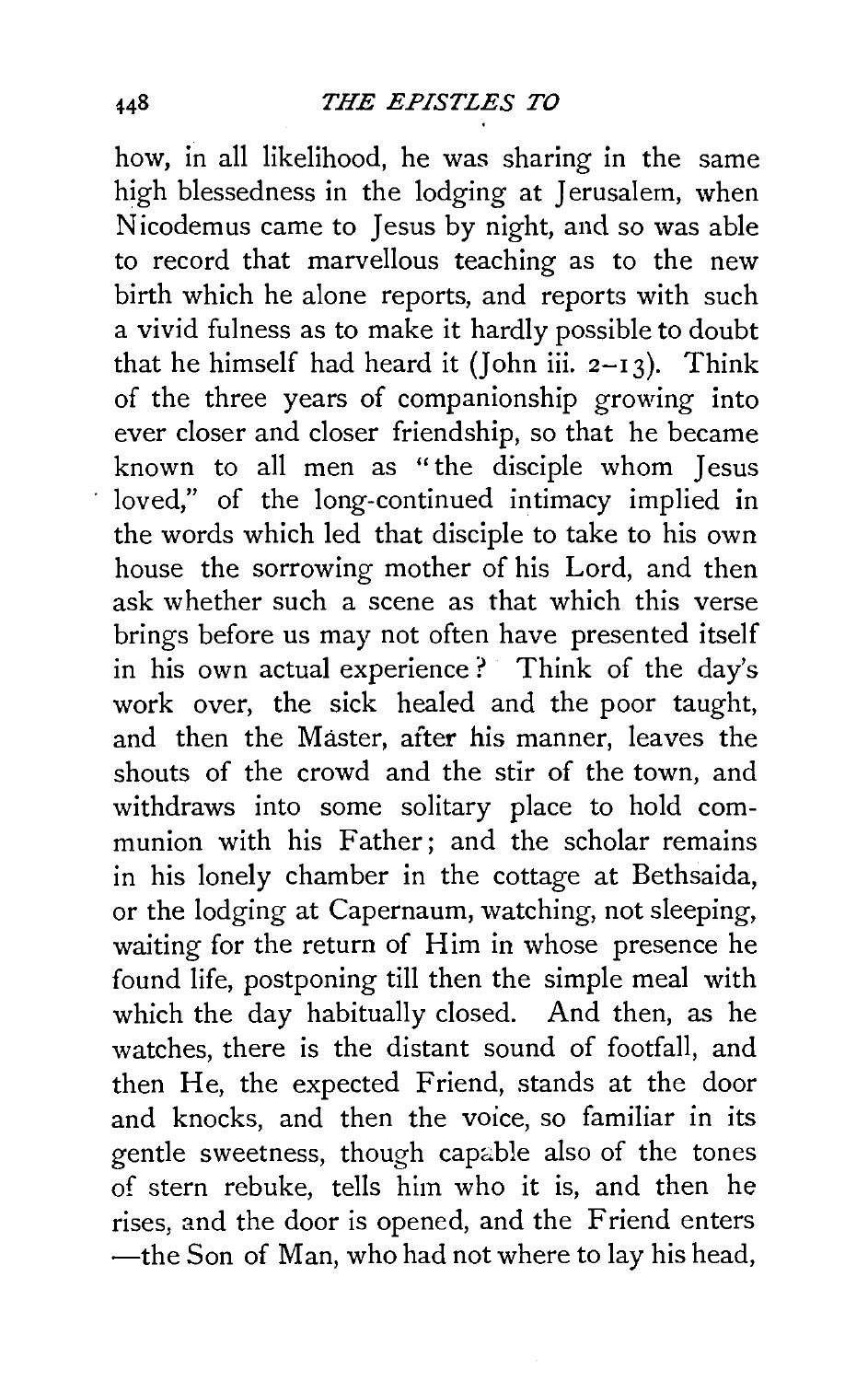finds shelter under his disciple's roof: He comes, first, as a guest, and sits down to sup with the scholar, who thus, as a host, receives Him ; but soon the places are changed, and He takes, as it were, the place that of right belongs to Him. He blesses and breaks the bread and gives thanks over the cup of wine. He is now guest no longer, but the host. The disciple "sups with him."

That I take to be the outward framework of the parable of this verse, at once probable in itself and a more adequate representation of the spiritual truths shadowed forth than any bridal imagery. What men want is the consciousness of the presence of  $a$ friend that "sticketh closer than a brother." It is better (the very devotional utterances which express the opposite feeling being themselves the strongest proof of it) even for women, in their individual personality, to think of Christ as the friend and the brother, rather than as the bridegroom of their souls. And now the promise that this blessedness shall belong to any one who will but claim it  $-$  even to one who had been "wretched and miserable, and poor, and blind, and naked" $-$  is given in all its fulness. There is something, we cannot doubt, in the inner life of every one who is zealous and repents which answers to the several stages of that experience which was thus brought home to St. John's memory-Christ "stands at the door and knocks." Warnings come that either rouse us from our slumbers, or fall on the expectant ear and make us feel that the Judge who rebukes and chastens is not far off. Suffering in one or other of its many forms, unexpected judgments, or unlookedvol. III. 30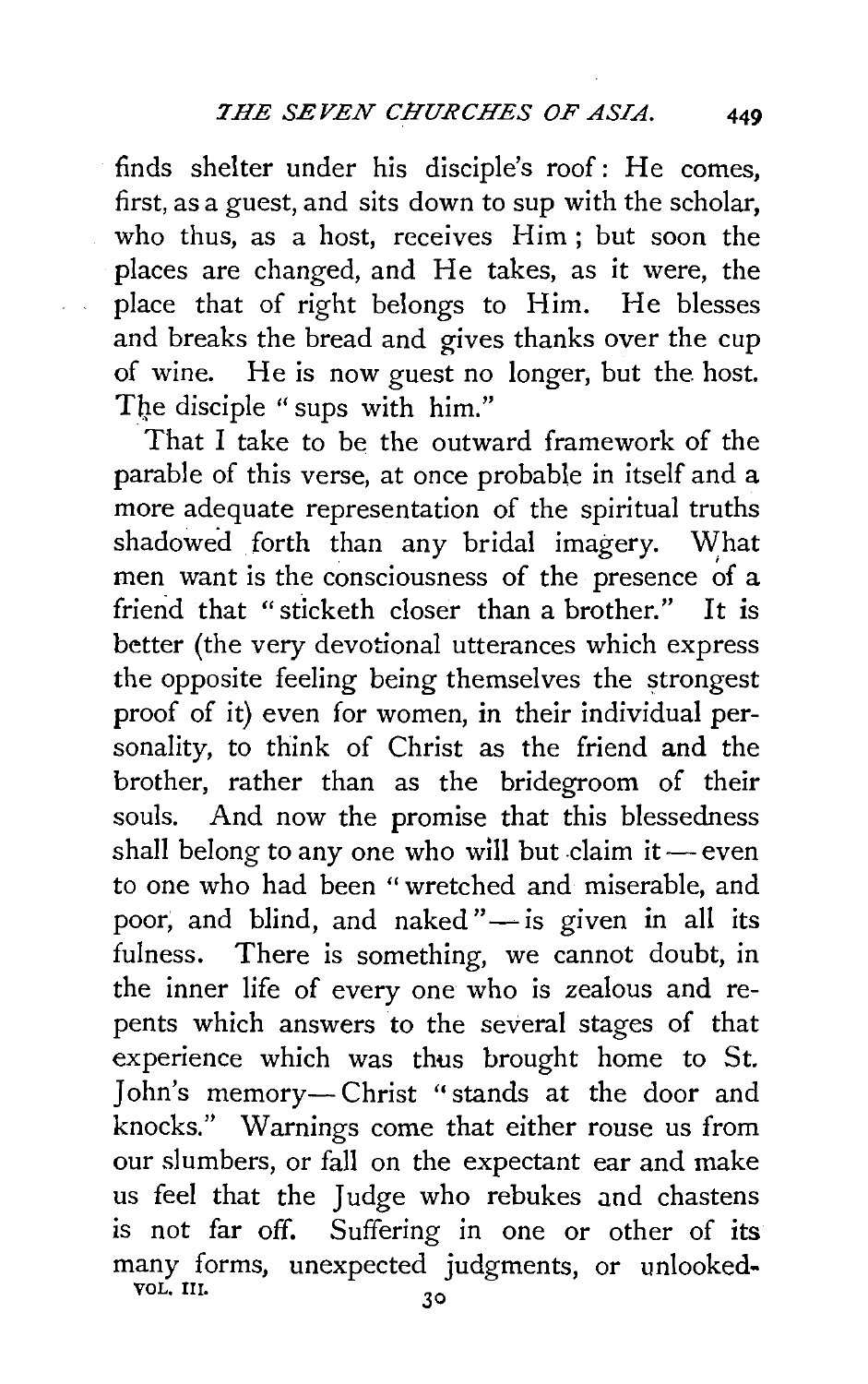for mercies, these tell us that He is asking for admission. If we listen in the attitude of reverence and faith we "hear the voice," become more distinctly conscious of that Presence, not as the Judge only, but as the Friend who comes to plead with us and for us, and so to be our Advocate and Comforter. Well for us if then we open the door of our hearts to Him, even though it may have been long barred against Him, and the weeds that creep over it may shew Him how little we have been prepared to give Him entrance. For then it shall be true of us also, that while we receive Him, He, on his side, is receiving us. If we invite Him to share what we have to offer Him of that which has been indeed his own gift to us, He, in his turn, will call us to his own heavenly feast, and so even the poor chamber of our hearts will become thus honoured and glorified by his presence, as one of the "many mansions" in "the house of his Father."

These thoughts serve at least to prepare the way for the glorious words with which the Message to Laodicea closes : " *He that overcometh, to him zvill 1*  give to sit with me in my throne, even as I also over*came and sat dozvn with my Father in his throne."* It is, as I have said, the highest and most glorious of all the promises with which the Seven Messages end. It speaks of nothing less, if we may use a familiar word in a new sense, than the *apotheosis* of the conqueror. So, when on earth, the prayer of Jesus for his disciples had been for nothing less than this, "As thou, Father, art in me, and I in thee, that they also may be one in us;" and He had said of them, "The glory which thou gavest me I have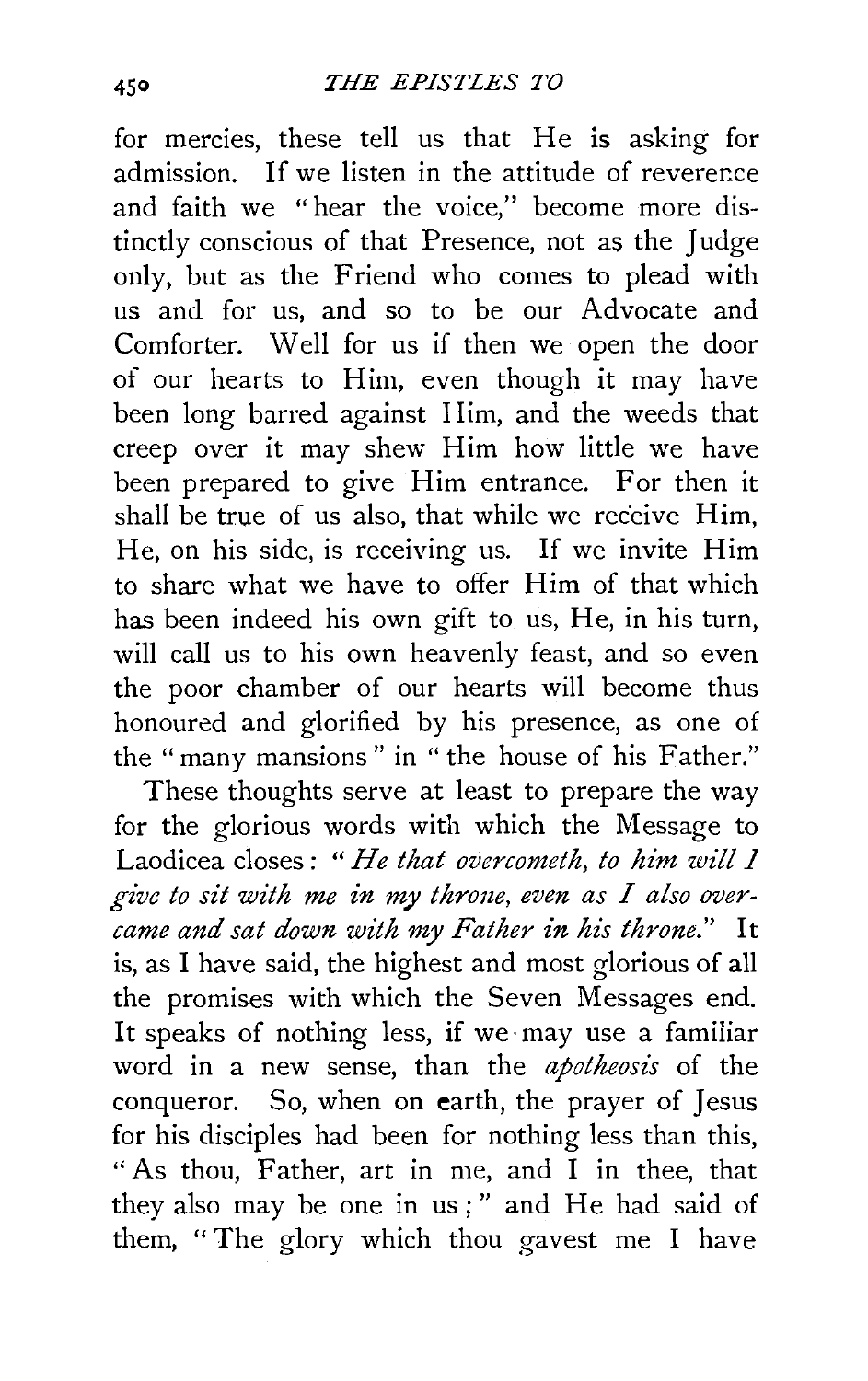given them," and therefore He could pray, "Father, I will that they also, whom thou hast given me, be with me where I am" (John xvii.  $2I-24$ ). The conquerors in the strife with evil share "the throne of God and of the Lamb," the throne which is the great centre of all the visions of the wider future that from this point begin to unfold themselves to the prophet's gaze (Rev. iv. 2; xxii. I, and *passim).*  They are, in some sense which we cannot as yet fathom, made "partakers of the Divine nature" (2 Pet. i. 4), sharers in the holiness, the wisdom, and the love, and therefore in the glory and the majesty which have been from everlasting.

And so the Messages to the Seven Churches close. I have not attempted in dealing with them to dwell at any length on the history of these Asiatic cities in the past, or on their present state, in some instances of decay and desolation, in others of an, outward prosperity, under the yoke of their Mahometan conquerors. Whatever interest may attach to such descriptions they contribute little or nothing, I believe, to a true interpretation. Still more entirely have I thought it right to exclude altogether what has been called the "prophetic" interpretation, which sees in the Seven Churches, as in the seven trumpets and the seven seals, the symbolism of an historical sequence, and connects each with some one period, more or less clearly marked, in the history of the Universal Church, beginning with the Apostolic age and ending with that which followed on the Reformation. I entirely agree with Archbishop Trench in looking on such a method of interpretation as grasping at the shadow and losing the